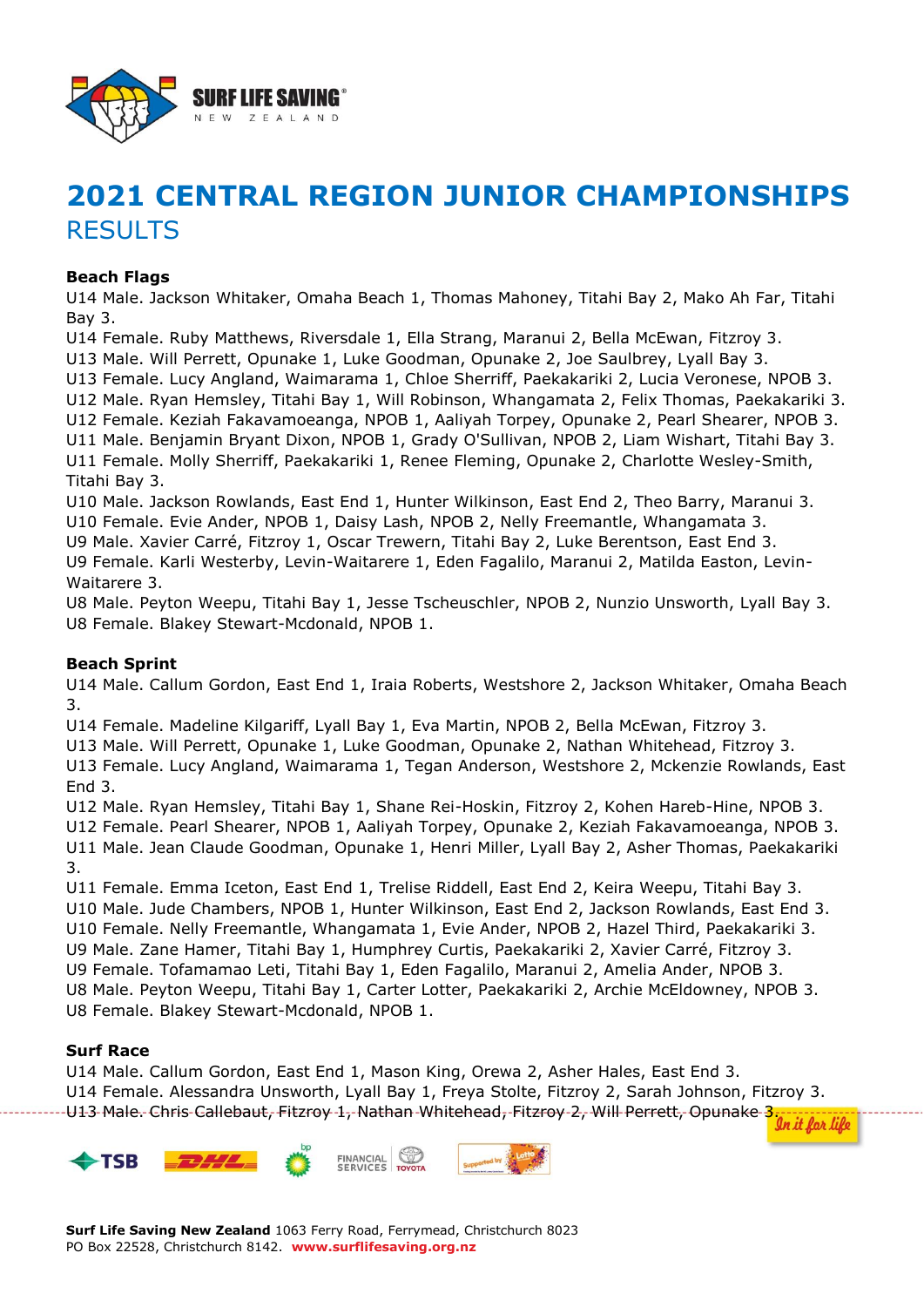U13 Female. Mckenzie Rowlands, East End 1, Maggie Drain, Ocean Beach Kiwi 2, Harriet Muller, Opunake 3.

U12 Male. Finn Freemantle, Whangamata 1, Tom Lambie, Worser Bay 2, Will Robinson, Whangamata 3.

U12 Female. Lucy Lambie, Worser Bay 1, Claudia Brock, East End 2, Maia Dinnison, NPOB 3.

U11 Male. Henri Miller, Lyall Bay 1, Nico Jordan, East End 2, Leo Padrutt, Fitzroy 3.

U11 Female. Trelise Riddell, East End 1, Emma Iceton, East End 2, Georgia Dinnison, NPOB 3.

U10 Male. Jackson Rowlands, East End 1, Theo Barry, Maranui 2, Luca Jones, Fitzroy 3.

U10 Female. Nelly Freemantle, Whangamata 1, Daisy Lash, NPOB 2, Ruby Miller, Lyall Bay 3.

#### **Run Swim Run**

U14 Male. Callum Gordon, East End 1, Mason King, Orewa 2, Asher Hales, East End 3.

U14 Female. Freya Stolte, Fitzroy 1, Sarah Johnson, Fitzroy 2, Alessandra Unsworth, Lyall Bay 3.

U13 Male. Chris Callebaut, Fitzroy 1, Will Perrett, Opunake 2, Joseph Barry, Maranui 3.

U13 Female. Mckenzie Rowlands, East End 1, Maggie Drain, Ocean Beach Kiwi 2, Milla Lash, NPOB 3.

U12 Male. Finn Freemantle, Whangamata 1, Ethan Peacock, NPOB 2, Oliver Goble, East End 3.

U12 Female. Claudia Brock, East End 1, Lucy Lambie, Worser Bay 2, Keziah Fakavamoeanga, NPOB 3.

U11 Male. Henri Miller, Lyall Bay 1, Nico Jordan, East End 2, Asher Thomas, Paekakariki 3.

U11 Female. Trelise Riddell, East End 1, Georgia Dinnison, NPOB 2, Lydia Helms, NPOB 3.

U10 Male. Jackson Rowlands, East End 1, Hunter Wilkinson, East End 2, Theo Barry, Maranui 3.

U10 Female. Nelly Freemantle, Whangamata 1, Evie Ander, NPOB 2, Daisy Lash, NPOB 3.

# **Board Rescue**

U14 Male. East End (Callum Gordon/Asher Hales) 1, Whangamata (Jono Allen/Benjamin Riordan) 2, Westshore (Jesse Beals/Iraia Roberts) 3.

U14 Female. Fitzroy (Mia Padrutt/Freya Stolte) 1, Lyall Bay (Madeline Kilgariff/Alessandra Unsworth) 2, NPOB (Eva Martin/Hayley Tewhata) 3.

# **Body Board Race**

U10 Male. Hunter Wilkinson, East End 1, Jackson Rowlands, East End 2, Theo Barry, Maranui 3. U10 Female. Nelly Freemantle, Whangamata 1, Evie Ander, NPOB 2, Daisy Lash, NPOB 3. U9 Male. Edward Dunn, Maranui 1, Zane Hamer, Titahi Bay 2, Oscar Trewern, Titahi Bay 3. U9 Female. Amelia Ander, NPOB 1, Macey Riddell, East End 2, Pippa Kate O'Sullivan, NPOB 3. U8 Male. Lachlan Moore, Lyall Bay 1, Archie McEldowney, NPOB 2, Jesse Tscheuschler, NPOB 3. U8 Female. Blakey Stewart-Mcdonald, NPOB 1.

# **Diamond Race**

U10 Male. Jackson Rowlands, East End 1, Hunter Wilkinson, East End 2, Theo Barry, Maranui 3. U10 Female. Nelly Freemantle, Whangamata 1, Lani Johnstone, East End 2, Daisy Lash, NPOB 3. U9 Male. Zane Hamer, Titahi Bay 1, Edward Dunn, Maranui 2, Xavier Carré, Fitzroy 3. U9 Female. Amelia Ander, NPOB 1, Ana Shlosberg, NPOB 2, Pippa Kate O'Sullivan, NPOB 3. U8 Male. Archie McEldowney, NPOB 1, Lachlan Moore, Lyall Bay 2, Charlie MacDonald, NPOB 3. U8 Female. Blakey Stewart-Mcdonald, NPOB 1.

# **Cameron Relay**

U10 Mixed. Lyall Bay (Ruby Miller/Andrea Moore/Esmé Thompson/Lachlan Moore) 1. U9 Mixed. Titahi Bay (Oscar Trewern/Zane Hamer/Chloe Smith/Chelsea Wishart) 1.

# **Run Wade Run**

U9 Male. Edward Dunn, Maranui 1, Xavier Carré, Fitzroy 2, Zane Hamer, Titahi Bay 3. U9 Female. Amelia Ander, NPOB 1, Pippa Kate O'Sullivan, NPOB 2, Macey Riddell, East End 3. U8 Male. Archie McEldowney, NPOB 1, Lachlan Moore, Lyall Bay 2, Peyton Weepu, Titahi Bay 3. U8 Female. Blakey Stewart-Mcdonald, NPOB 1.

# **Body Board Relay**

U10 Male. NPOB (James MacDonald/Jude Chambers/Thomas Martin) 1.